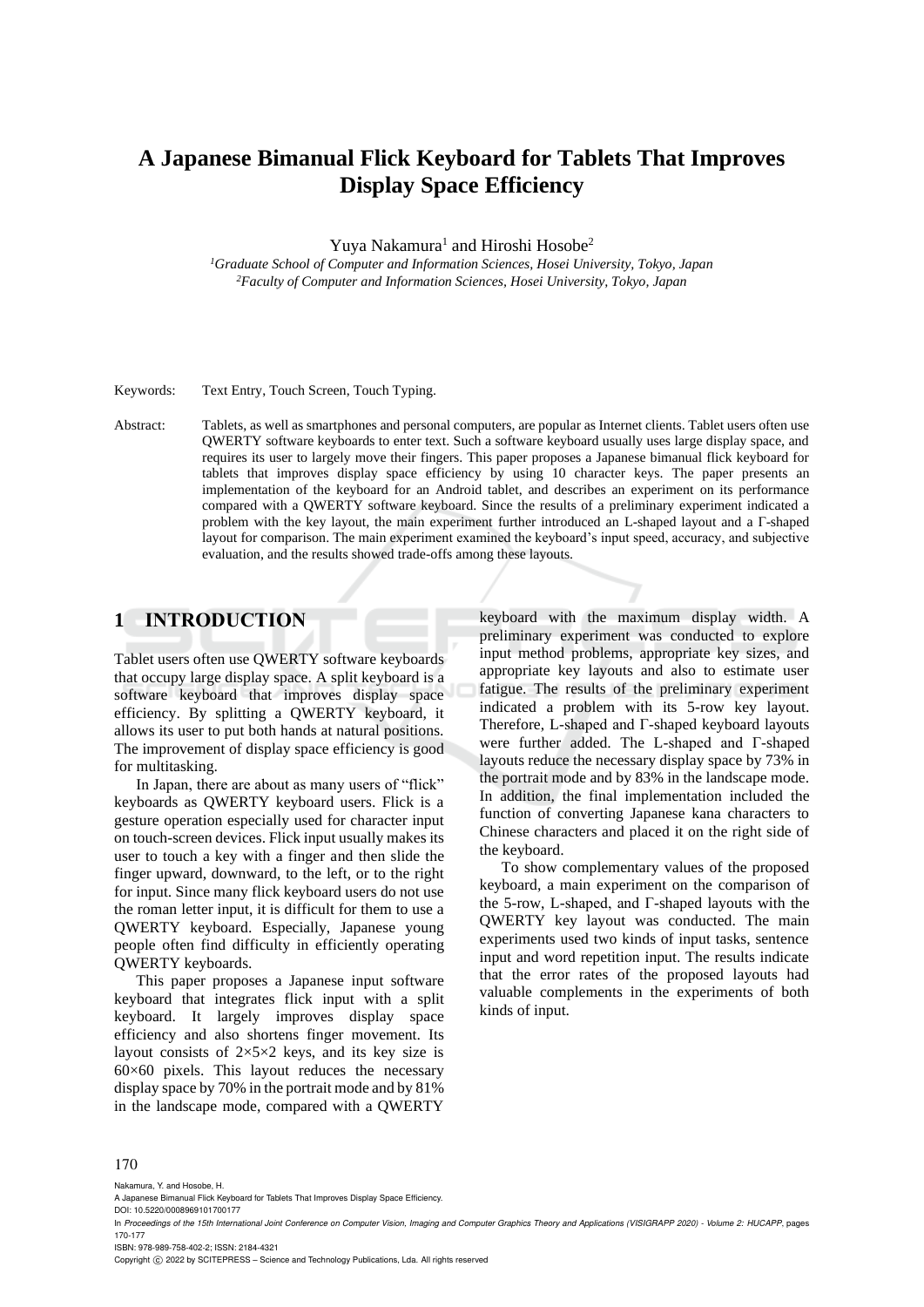## **2 RELATED WORK**

Various research has been done on keyboards for tablets. Sax et al. proposed an ergonomic QWERTY tablet keyboard (Sax, Lau, & Lawrence, 2011). Bi et al. proposed a bimanual gesture keyboard to reduce display space and to shorten finger movement (Bi, Chelba, Ouyang, Partridge, & Zhai, 2012). Hasegawa et al. studied input of a software keyboard, with a focus on aging effects and differences between dominant and non-dominant hands (Hasegawa, Hasegawa, & Miyao, 2012). Odell studied feedbacks of software keyboards (Odell, 2015). Takei and Hosobe proposed a Japanese kana input keyboard that input 1 character with 2 strokes by using  $2 \times 6$  keys (Takei & Hosobe, 2018). Yajima and Hosobe proposed a Japanese software keyboard for tablets that reduced user fatigue (Yajima & Hosobe, 2018).

Much research on flick keyboards has been done in Japan. Sakurai and Masui proposed a QWERTY flick keyboard (Sakurai & Masui, 2013). This keyboard enabled input of Japanese kana characters and roman letters without mode changes. Fukatsu et al. proposed an eyes-free Japanese kana input method called no-look flick (Fukatsu, Shizuki, & Tanaka, 2013). This method enabled flick input for vowels and consonants in two strokes. Hakoda et al. proposed a kana input method using two fingers for touch-panel devices (Hakoda, Fukatsu, Shizuki, & Tanaka, 2013). This method was also an eyes-free Japanese input method, but enabled gesture input by two fingers.

Nagasawa investigated, by using questionnaire, how Japanese university students type on smartphones and PCs (Nagasawa, 2017). The result showed that Japanese university students preferred flick input to a QWERTY input whichever of English or Japanese letter input was used. Also, the Japanese Ministry of Education conducted a survey of the information utilization ability of elementary, juniorhigh, and high school students from 2013 to 2016 ( [Japanese Ministry of Education, Culuture, Sports, Science and Technology, 2017]). The results showed that most students were not able to smoothly enter text with keyboards.

Research on display space has been done. Hutchings and Stasko organized a display by creating a small window for managing and displaying related information (Hutchings & Stasko, 2004). Hutchings et al. investigated window management methods for single-monitor users and multi-monitor users by creating a tool that tracked window management events and recorded the window configurations continuously (Hutchings, Smith, Meyers, Czerwinski,

& Robertson, 2004). This research was done when the multi-display environment was not popular.

### **3 PRELIMINARIES**

#### **3.1 Japanese Kana Characters**

Japanese text is composed of Japanese kana characters and Chinese characters (called kanji in Japanese). While a Chinese character typically has a meaning, a kana character does not; instead, a kana character is associated with a speech sound. There are two kinds of kana characters called hiragana and katakana. Although they are used for different purposes, they correspond to each other; for each hiragana character, there is a corresponding katakana character, and vice versa. In many commonly used Japanese input methods, kana characters are entered with keys, and Chinese characters and katakana are entered with the aid of conversion functions. The method proposed in this paper is the same at this point.

There are approximately 50 basic kana characters, which are further divided into 10 groups that are ordered, each of which typically consists of 5 characters. The first group is special because its 5 characters indicate 5 vowels that are pronounced "a", "i", "u", "e", and "o". The other 9 groups are associated with the basic consonants, "k", "s", "t", "n", "h", "m", "y", "r", and "w". A kana character in these 9 groups forms the sound that combines a consonant and a vowel. For example, the 5 characters of the "k" group are pronounced "ka", "ki", "ku", "ke", and "ko". This grouping of kana characters is basic knowledge of the Japanese language.

The "k", "s", "t", and "h" groups have variants called dakuon. Specifically, the dakuon variants of "k", "s", "t", and "h" are "g", "z", "d", and "b" respectively. In addition, the "h" group has another variant called handakuon, which is "p". Certain characters have variants that are written in smaller shapes. Sequences of kana characters can be expressed with the Roman alphabet by using the standard Japanese romanization system (ISO, 1989). This is widely used for computer users to enter Japanese text with alphabet keyboards such as QWERTY.

#### **3.2 Japanese Flick Keyboard**

Figure 1 is a standard Japanese flick keyboard. The main character keys are composed of 4×3 key layout. If a user flicks a key to the left, upward, to the right,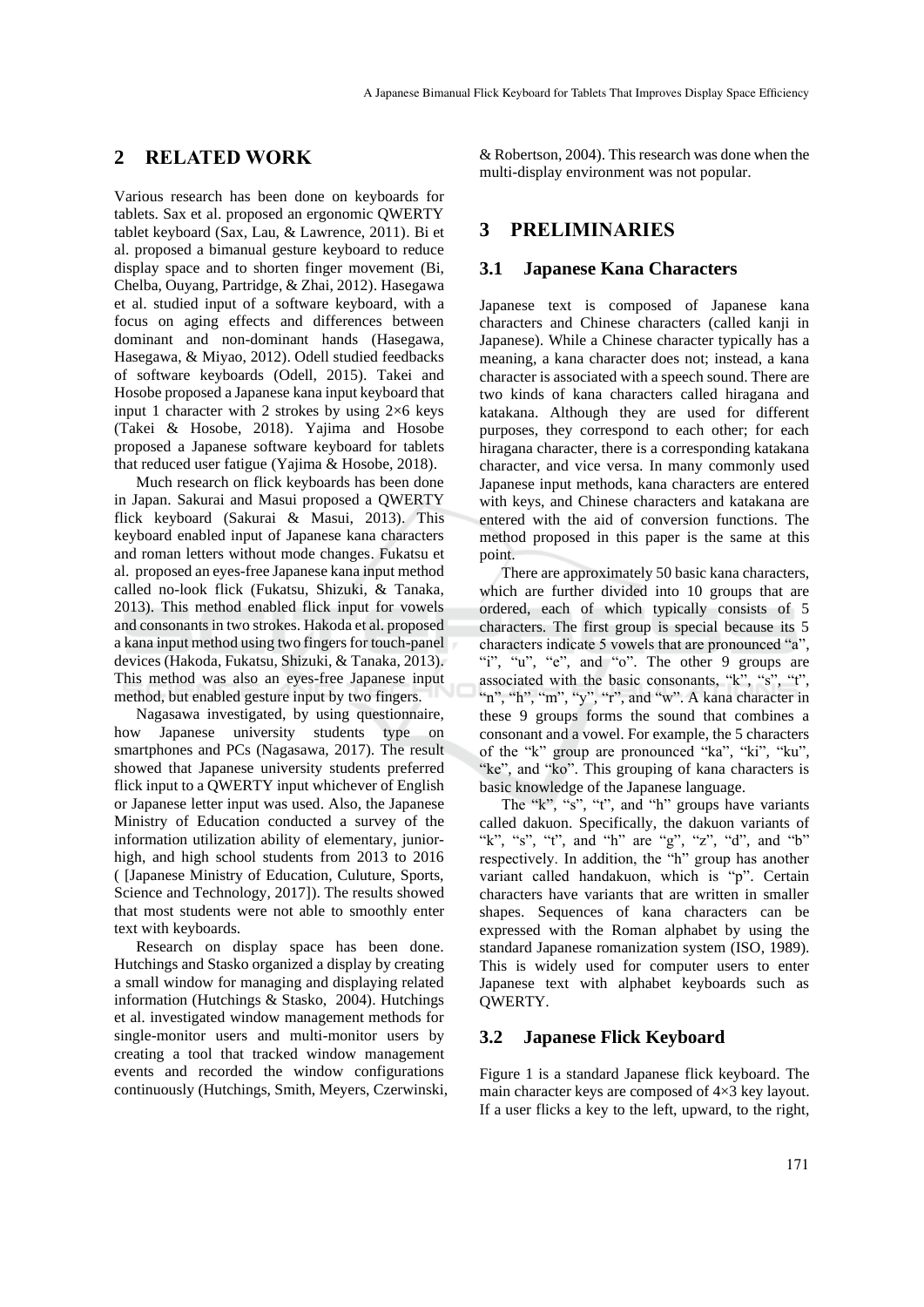or downward with a thumb, the keyboard inputs a character corresponding to the direction. The enter key and the delete key are located on the right side of the keyboard. When the "123" or "ABC" key is pressed on the left part of the keyboard, the Japanese keyboard is replaced with the English letter keyboard or the number letter keyboard. A conversion space is located at the top of the keyboard. When a user touches a word, hiragana characters are converted to kanji or other characters. If a user touches the upward arrow, it will show other kanji candidates.



Figure 1: General Japanese flick keyboard (which is implemented on iPhone XS).

## **4 PRELIMINARY EXPERIMENT**

A preliminary experiment was conducted to explore appropriate key sizes, key layouts, and input methods and to estimate user fatigue.

TECHNO

#### **4.1 Method**

In this experiment, participants first held a tablet in the portrait mode, operated it freely with two thumbs for some time, and were asked about the feeling of its use. Next, they turned the tablet into the landscape mode, and did the same things. We recruited 6 participants who all were university students majoring in computer and information sciences.

We implemented the keyboard on an ASUS ZenPad 10 tablet (Android OS 7.0, 1920×1200px screen) as shown in Figure 2. The key sizes are  $60\times60$ px, and the keyboard is placed symmetrically at the lower ends of the display. The "lowercase convert" key changes the last input character if it can be converted to a lowercase character or a sonant mark. When text is entered, it is displayed on the text field at the top of the display.



Figure 2: Application used in the preliminary experiment.

#### **4.2 Result**

No problems were observed in the key sizes and the input method, but most of the participants found the 5-row key layout inconvenient and felt fatigue because it required long vertical movement of thumbs. Also, participants wanted a function for adjusting the keyboard position.

Therefore, we decided to make a keyboard whose position would be adjustable, and also to additionally create an L-shaped layout and a Γ-shaped layout. The keyboard position adjustment function was implemented as a slide bar. We also implemented the function of converting Japanese kana characters to Chinese characters by using an open-source dictionary called SKK.

JBLIC ATIONS

### **5 PROPOSED METHOD**

This paper proposes a Japanese flick keyboard that reduces display space by splitting the keyboard into the left and the right. It adopts the key layouts shown in Figure 3. As a solution to the problems identified through the preliminary experiment, it introduces an L-shaped layout (Figure 3-b) and a Γ-shaped layout (Figure 3-c) in addition to the initial 5-row layout (Figure 3-a). These 2 new layouts remove the arrows used to change conversions in the 5-row layout.

These layouts enable the effective use of the display because the split keyboards give more display space at the center. Reducing the display space of the keyboard on a tablet can improve the efficiency of the user's multitasking. In particular, in the split screen mode implemented on Android OS 7.0, display space is important for the user's multitasking.

The user holds a tablet with both hands, and performs flick input with both thumbs. The character to be entered is displayed above the touched key, and when a thumb is moved to the left, upward, to the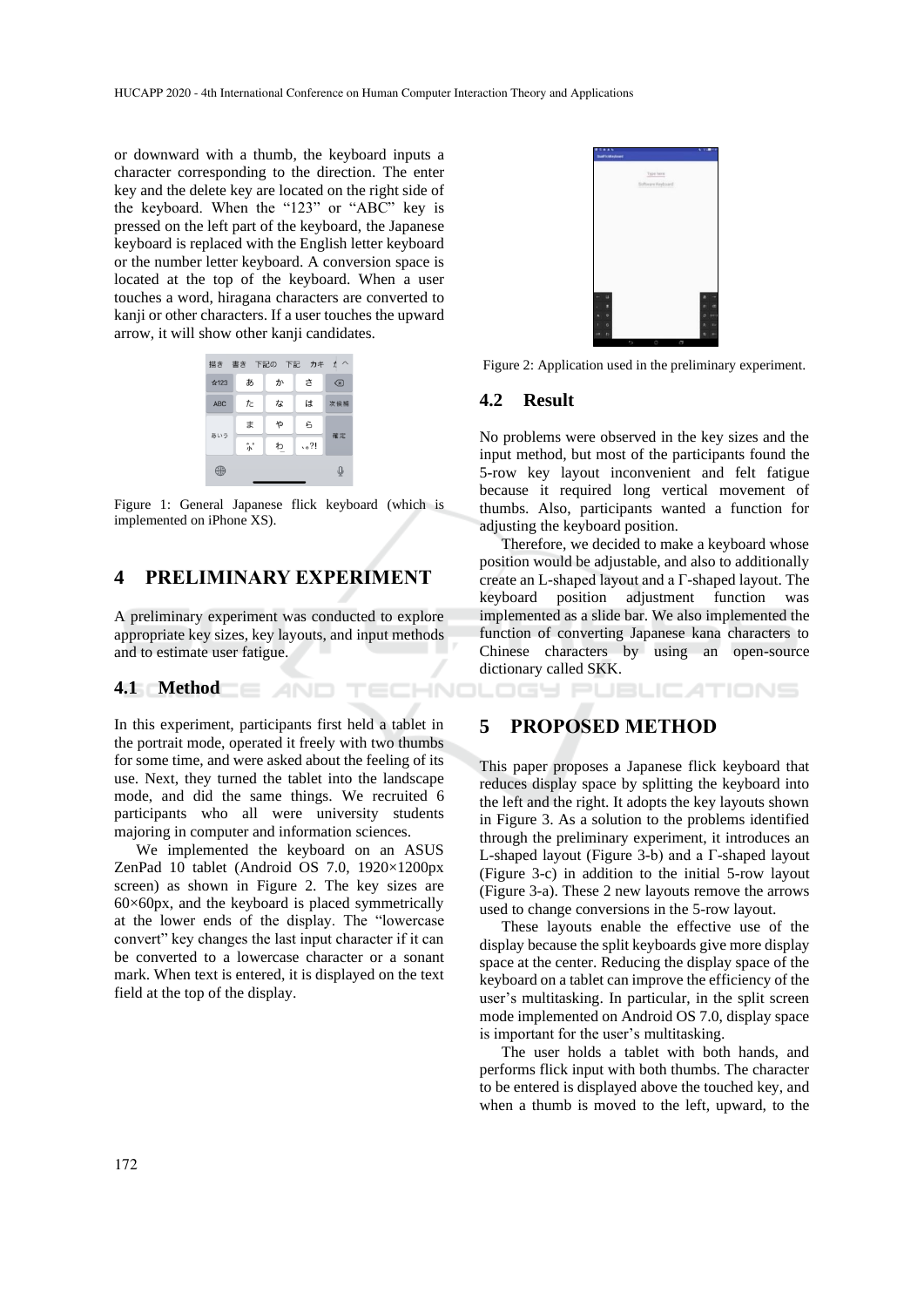right, or downward and is released, the corresponding character is entered. The bimanual input enables smooth input without the user's releasing hands because the user can keep the inputting posture to hold the tablet. Another advantage is that it enables stable input because the user can input while holding a tablet with both hands.



Figure 3: (a) 5-row, (b) L-shaped, and (c) Γ-shaped key layouts.

The flick input of the proposed keyboard is based on Table 1. Since hiragana basically has five characters in one group, it works well with flick input that uses moving a user's thumb to 4 directions as well as keeping it at a neutral position. If a user flicks a button to the left, upward, to the right, or downward with a thumb, the keyboard inputs the character corresponding to the direction. If the user touches the lowercase convert key, the entered character is converted to the "Lower 1" character in the table. If the user touches the lowercase covert key again, the entered character is converted into the "Lower 2" character if it exists, and into the original character otherwise. "Lower 1" is composed of dakuon and certain characters, and "Lower2" is composed of handakuon and certain characters.

Table 1: Flick input of the proposed keyboard.

| Group | Neutral | Left | Up      | Right                   | Down                     | Lower 1       | Lower <sub>2</sub> |
|-------|---------|------|---------|-------------------------|--------------------------|---------------|--------------------|
| あ     | あ       | ţ۵   | う       | え                       | お                        | あいうえお         |                    |
| ゕ     | ゕ       | 출    | ₹       | け                       | こ                        | がぎぐげご         |                    |
| ਤੇ    | È       | Ì.   | 宁       | せ                       | そ                        | ざじずぜぞ         |                    |
| た     | た       | ち    | っ       | て                       | Ł                        | だぢづでど         | っ                  |
| な     | な       | KΣ   | ぬ       | ね                       | の                        |               |                    |
| は     | は       | ひ    | ふ       | $\widehat{\phantom{a}}$ | ほ                        |               | ばびぶべぼ ばびぶべぼ        |
| ŧ     | ま       | み    | む       | め                       | r                        |               |                    |
| Þ     | や       |      | ゆ       |                         | よ                        | や<br>ΝФ<br>Ì. |                    |
| ら     | ら       | ŋ    | Z,      | れ                       | $\mathcal{Z}_{2}$        |               |                    |
| わ     | わ       | 垄    | ん       |                         | $^{\circ}$               | わ             |                    |
| other | $\cdot$ |      | $\circ$ |                         | $\overline{\phantom{a}}$ |               |                    |

The Japanese kana to Chinese character conversion method is executed by using the conversion space near the right keyboard. When the user swipes this space with a thumb, it displays next Chinese characters, and then the user can tap a word to confirm the conversion. When no character is entered, it displays the top 15 words obtained from the Balanced Corpus of Contemporary Written Japanese (National Institute for Japanese Language and Linguistics, 2015). Thus this space enables inputting frequently used words easily.

# **6 IMPLEMENTATION**

The 5-row layout keyboard (Figure 4-a) has the height of 300px and the width of 120px, the L-shaped and Γ-shaped layouts have the height of 240px and the width of 180px. The 5-row key layout reduces the display space by 70% in the portrait mode and by 81% in the landscape mode, compared with the QWERTY layout keyboard (Figure 4-b) with the maximum display width. The L-shaped and the Γ-shaped layout keyboard reduce the display space by 73% in the portrait mode and by 83% in the landscape mode.

The SKK dictionary of size M was used to convert Japanese kana characters to Chinese characters. The conversion spaces are located on the red parts of Figure 4. The conversion to katakana can be done by swiping the conversion space to the left. In the 5-row and the Γ-shaped layout, the conversion space is located on the left side of the right keyboard. In the L-shaped layout, the conversion space is overlapped with the right keyboard. In this case, when a user touches the conversion space, the processing of the conversion space has a higher priority. The recognition of flick input is done in the same way as usual Japanese flick keyboards.



Figure 4: (a) The proposed keyboard and (b) the QWERTY keyboard.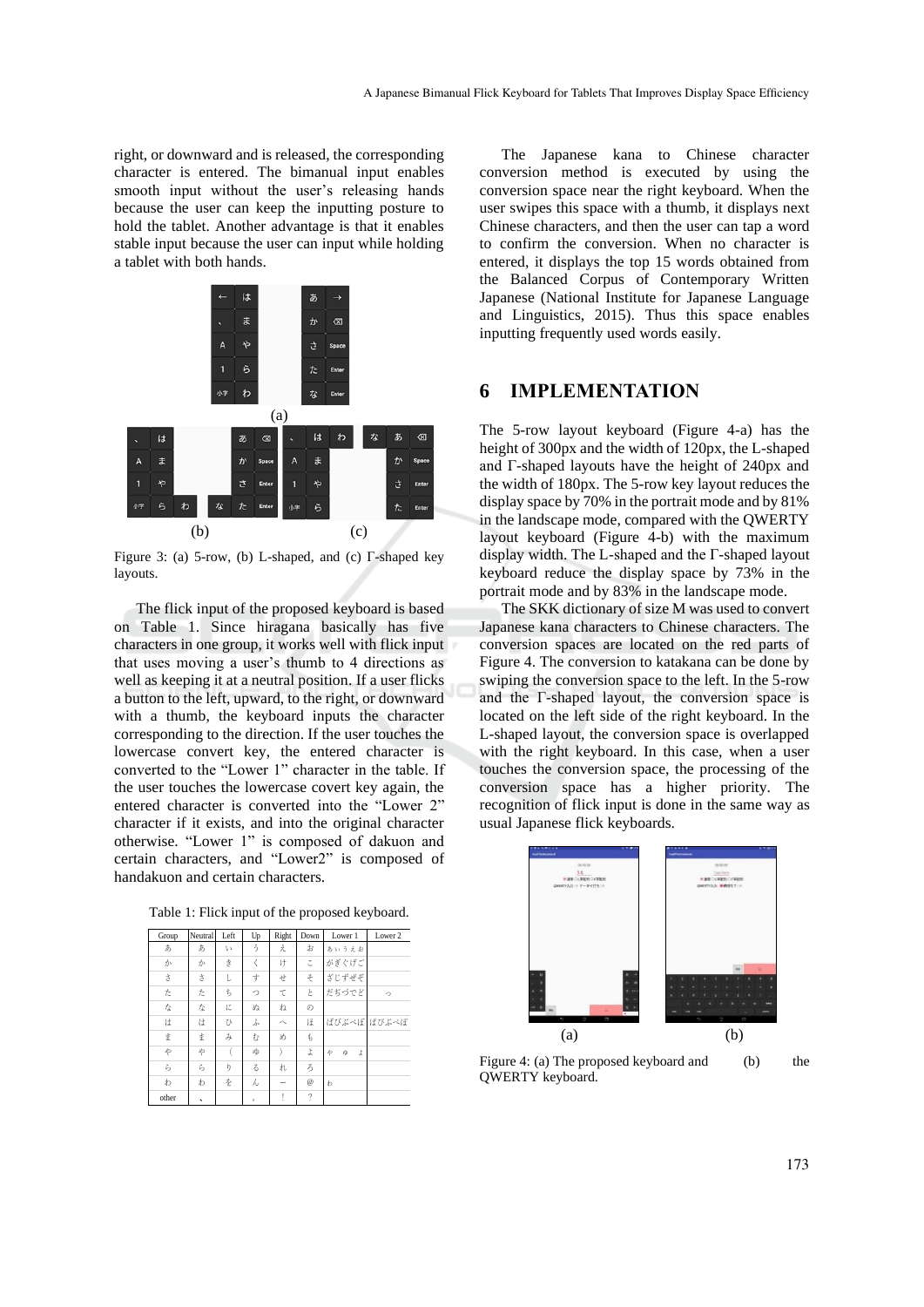Figure 4-b is the QWERTY keyboard created for comparative experiments. This key layout is based on the "ATOK for ASUS" keyboard, but the keys unnecessary for the experiment were not included.

# **7 MAIN EXPERIMENT**

The tablet used in the main experiment was the same as the one in the preliminary experiment. We recruited 10 participants who were Japanese university students majoring in computer and information sciences. The main experiment was composed of two input experiments and subjective evaluation. The subjective evaluation included comments. In the main experiment, participants sat down on a chair and held a tablet with both hands. If participants were not able to reach the center of the keyboard in using the QWERTY, they were allowed to release their hands. The reasons why we selected the QWERTY keyboard for comparison were that there are no popular flick-based tablet keyboards and that split keyboards are not popular in Japan.

The first experiment was the sentence input experiment, and the second one was the word repetition input experiment. For the first and the second experiment, the sentence input speed  $(WPM<sub>S</sub>)$ and the word input speed ( $WPM_W$ ) are calculated respectively as follows:

$$
WPM_S = \frac{|T| + |E| + 1}{S} \times 60
$$
  
 
$$
WPM_W = \frac{|W| + 1}{S} \times 60
$$

where T is the length of the string, W is the length of the word, S is the input time, and E is the number of entered keys after the conversion. The 1's are added to the length of a string or a word to consider the enter key.

For both sentence input and word repetition input, error rates, NCER (which defines the not-corrected error rate) and CER (which defines the corrected error rate) are calculated as follows:

$$
NCER = \frac{INF}{C + IF + INF}
$$

$$
CER = \frac{IF}{C + IF + INF}
$$

where C is the total number of correct words, IF is the number of incorrect but fixed (backspaced) words, and INF is the number of incorrect (but not fixed) words. These equations are based on Bi et al.'s research (Bi, Chelba, Ouyang, Partridge, & Zhai,

2012). However, we adjust them to Japanese character input.

After the input experiment, we investigated subjective evaluation. It was composed of comfort, efficiency, etc., with the scales of 1 to 10, and included comments. These items are based on the ones used in Bi et al.'s research (Bi, Chelba, Ouyang, Partridge, & Zhai, 2012) that extended NASA TLX (Hart & Staveland, 1988).

#### **7.1 Sentence Input Experiment**

In the sentence input experiment, the phrase set created by MacKenzie and Soukoreff (MacKenzie & Soukoreff, 2003), which was used in Bi et al.'s research (Bi, Chelba, Ouyang, Partridge, & Zhai, 2012), was translated into Japanese and was used.

The main experiment treated both portrait and landscape modes of each keyboard layout. Each input method was carried out for 5 types of sentences. Before the main experiment, participants practiced for a few minutes. They started the experiment by pushing the start button on Figure 4-a, and moved to the next sentence by pushing the enter key. A target sentence was displayed on the text field at the top of the display. The sentences included in the list were about 10-character sentences that mixed Japanese normal kana (hiragana) characters and Chinese characters. The list did not include Japanese katakana characters, numbers, and English letters. The main experiment was performed for the QWERTY keyboard first, the 5-row, L-shaped, and Γ-shaped keyboards in the portrait mode, and then the three keyboards in the landscape mode as well.

### **7.2 Result of the Sentence Input Experiment**

The result of the input speed measurement is shown in Figure 5. The result of analysing  $WPM<sub>S</sub>$  and error rates with ANOVA did not show a significant difference about NCER and CER, but a significant difference ( $p < 0.05$ ) was shown for the input speed, which means that the proposed keyboard was slower than the QWERTY. In addition, the L-shaped layout indicated the highest  $WPM<sub>s</sub>$  among the proposed methods. The average error rate became higher because of the following reasons: mistaking a tap of the conversion space, misreading of a target sentence, and partial conversion for correcting unnecessary parts with the backspace key.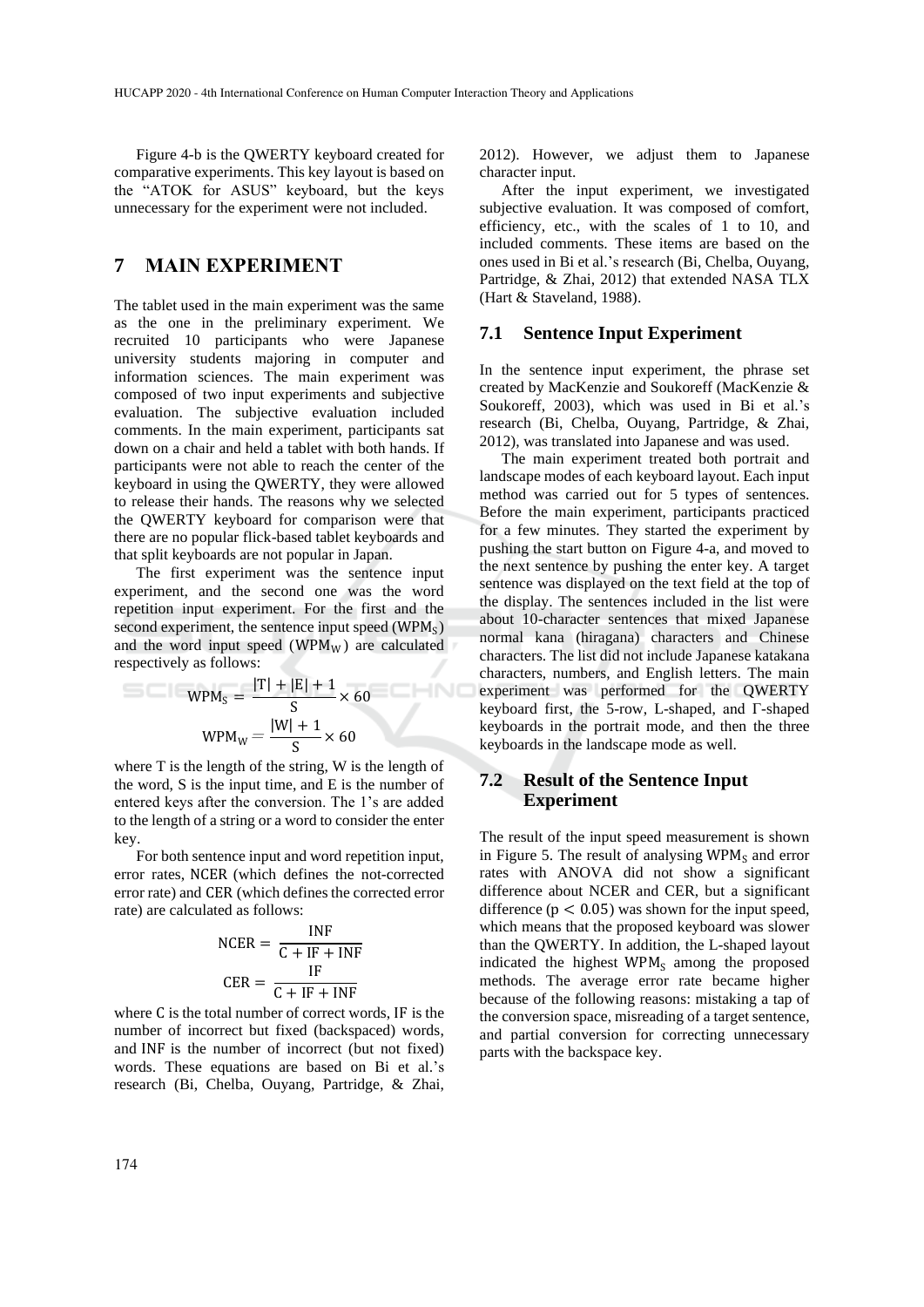

Figure 5: (a) Sentence input speed ( $WPM<sub>S</sub>$ ), (b) corrected error rate (CER), and (c) not-corrected error rate (NCER).

### **7.3 Word Repetition Input Experiment**

The word repetition input experiment used the same layouts as the sentence input experiment. The experiment measured learnability by exploring changes of the speed in inputting the same word 6 times successively. The used words consist of 4 Japanese normal kana characters, possibly including sonant marks.

## **7.4 Result of the Word Repetition Input Experiment**

The result of word input speeds (WPM $_W$ ) is shown in. The QWERTY keyboard indicated the highest  $WPM_W$  among all the input methods. There were no large differences among the proposed methods. ANOVA showed a significant difference ( $p < 0.05$ ) through the first to the sixth, which means that the proposed method was slower than the QWERTY.

ANOVA did not show a significant difference among the proposed methods.

#### **7.5 Subjective Evaluation**

Figure 7shows the result of the subjective evaluation. ANOVA showed significant differences  $(p < 0.05)$ in comfort, accuracy, absence of frustration, and mental demand. Overall preference did not show a significant difference, and there were no large differences among the proposed methods.

### **8 DISCUSSION**

#### **8.1 Sentence Input**

In the result of the sentence input experiment, the error rates did not show a significant difference, but the proposed method had a slower input speed than the QWERTY, showing a significant difference. One reason is that the participants needed to more carefully input because of the different key layouts from the standard one. Another reason is that our flick keyboard was split unlike the standard flick keyboard that is composed of  $3\times4$  keys (including punctuation marks and the lowercase convert key).

Large differences did not appear among the proposed methods; in fact, ANOVA did not show a significant difference among the proposed methods. A reason for the differences of input speed between the QWERTY keyboard and the proposed methods is that all the participants were students majoring in computer and information sciences and therefore were good at the QWERTY keyboard. In addition, many of the participants were more used to the QWERTY keyboard than flick input.

In all the methods, the landscape mode was faster than the portrait mode. One reason might be that the portrait mode has longer distances between the input field and the keyboard as shown in Figure 4.

A solution to these problems is to introduce customize functions. In other words, it is necessary to



Figure 6: Word input speed (WPM<sub>w</sub>).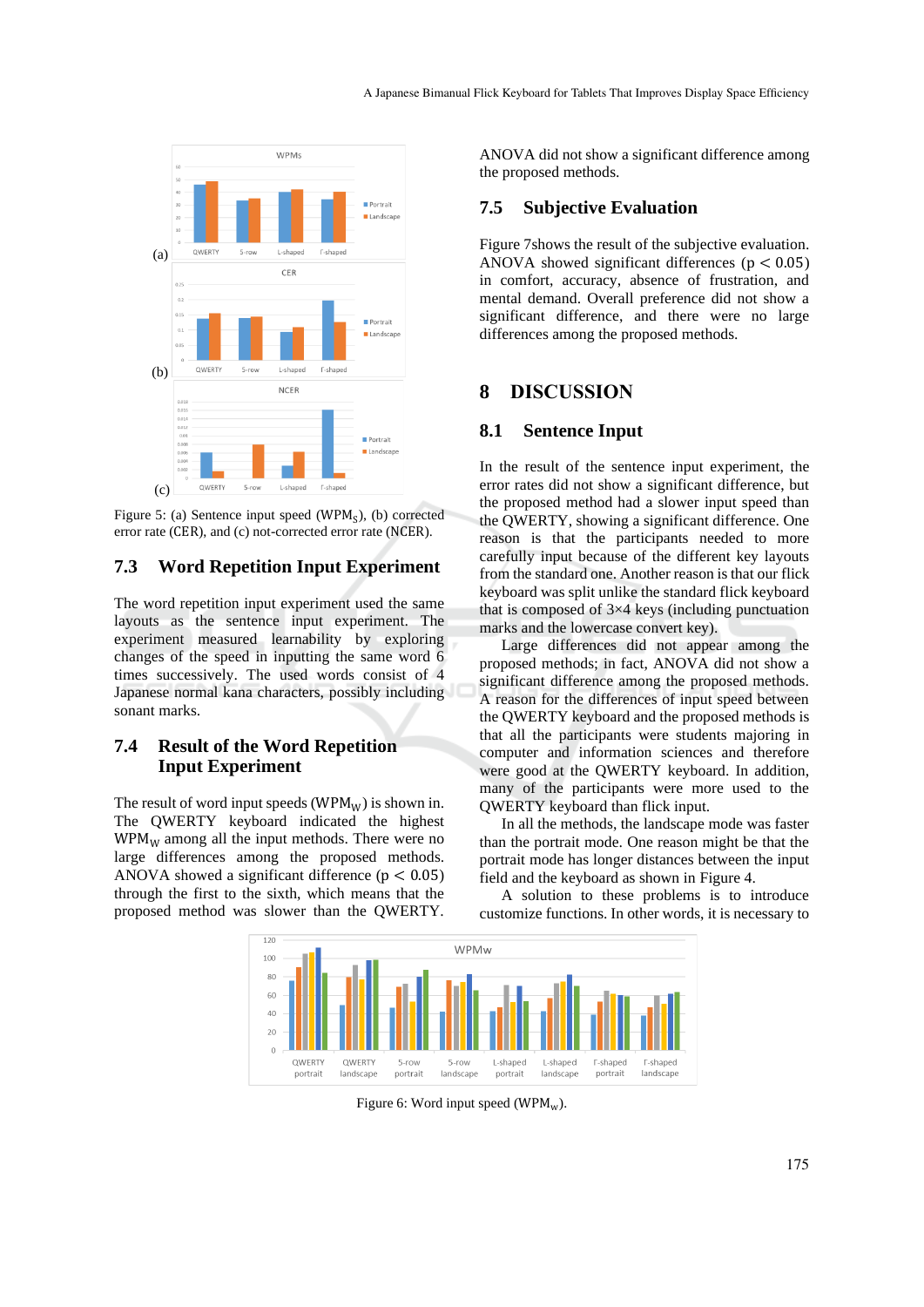

Figure 7: Result of the subjective evaluation. For measures 1-5 and 8, the score of 10 indicates the most positive rating, and for measures 6 and 7, the score of 10 indicates the most negative rating (based on *(Bi, Chelba, Ouyang, Partridge, & Zhai, 2012)*).

enable the customization of keyboards for user's preference. A solution to the problem of inputting string that is far from the keyboard is to display the string near the keyboard or to display a predictive conversion near the input field which is usual on personal computers.

#### **8.2 Word Repetition Input**

The word repetition input experiment did not show large differences among the proposed methods in input speed, but ANOVA showed a significant difference between them and the QWERTY keyboard. A reason for the increased misjudgement in continuous input is that flick movement distance decreased. Another reason is that tapping the lowercase convert key failed. The direction was determined by comparing the vertical movement and the horizontal movement. However, when the input direction was upward, a misjudgement occurred because of the sliding of a thumb to the left or to the right. This misjudgement differed in participants, which makes it difficult to solve the problem by using the same configuration for all users. One solution is to introduce a "reform" mode, which adjusts the border of the judgment (e.g., by machine learning) when misjudgement occurs. The problem of tapping the lowercase convert key was unique to the flick keyboard, because the QWERTY keyboard obtained the input of lowercase characters and sonant marks in the same ways as other characters. The usual flick keyboard avoids this problem by using predictive conversion.

### **8.3 Subjective Evaluation**

In the subjective evaluation, ANOVA showed significant differences between the QWERTY and the proposed method in comfort, accuracy, absence of frustration, and mental demand. One reason for the lower evaluation is that the time of the participants' use of the proposed method was short. In this research,

the participants used the proposed method for only a few minutes of warming up. In addition, they were fully experienced with the QWERTY keyboard because they majored in computer and information sciences. The mental demand did not show a significant difference among the proposed methods, but the participants got the most tired when they used the Γ-shaped layout. Since the experiment of the Γshaped layout was conducted after those of the other input methods, participants possibly confused the key layout with the other layouts.

Although ANOVA did not show a significant difference, the physical demand showed an advantage of the proposed method, which is a common advantage of split keyboards that reduce finger movement.

### **8.4 Participants' Comments**

Comments showed that participants wanted functions for changing key layouts and key positions. In addition, a participant wanted a function for unimanual flick input, together with the current bimanual keyboard. The reason for the changing functions is that the proposed layout differed from the layout of the commonly used flick keyboard. Another reason is that participants needed to use keys on only one side for some words. Participants were satisfied with the slide bar for moving the keyboard position upward or downward, but some participants also wanted to move the keyboard position to the left or to the right in order to fit it to their hands.

There was a comment about the multitap input function for selecting kana characters without flick gestures, which is another common way for inputting kana characters. Although the multitap input function was implemented, the experiment excluded it for the comparison purpose. There were comments about flick input that moving a finger upward or downward caused fatigue, and that flicking to the inside direction was hard to perform in the large display. Also,